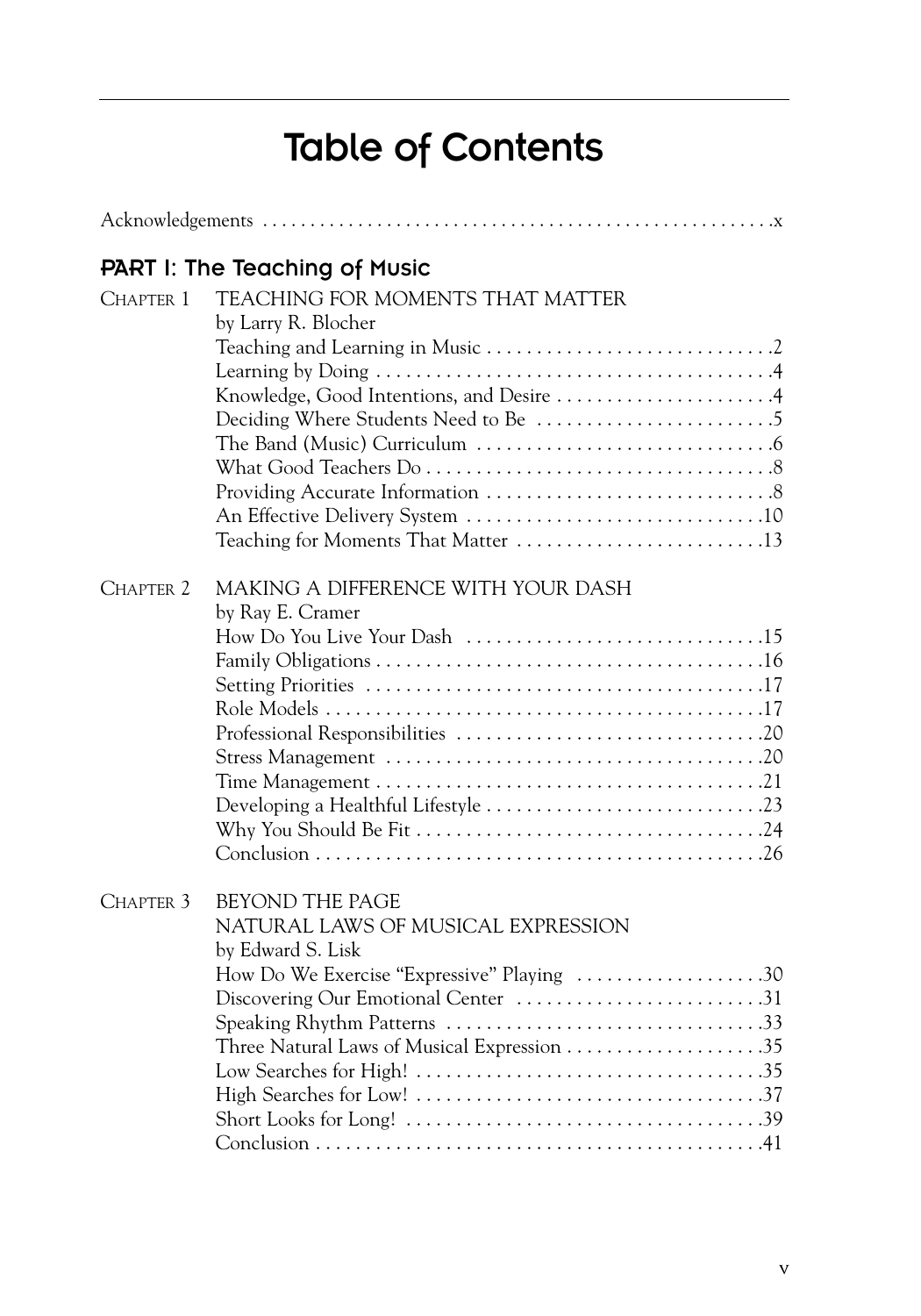| CHAPTER 4        | MUSIC'S HIDDEN MESSAGE                                             |  |  |
|------------------|--------------------------------------------------------------------|--|--|
|                  | by Eugene Migliaro Corporon                                        |  |  |
|                  |                                                                    |  |  |
|                  |                                                                    |  |  |
|                  | The Four Stages of Musical Development 48                          |  |  |
|                  |                                                                    |  |  |
|                  |                                                                    |  |  |
| CHAPTER 5        | STRATEGIES FOR TEACHING MUSIC IN THE REHEARSAL<br>by Richard Miles |  |  |
|                  |                                                                    |  |  |
|                  |                                                                    |  |  |
|                  | Incorporating Resources that Enhance Instruction                   |  |  |
|                  |                                                                    |  |  |
|                  |                                                                    |  |  |
| CHAPTER 6        | THE SELECTION AND DEVELOPMENT OF                                   |  |  |
|                  | EFFECTIVE STUDENT LEADERS                                          |  |  |
|                  | by Tim Lautzenheiser                                               |  |  |
|                  |                                                                    |  |  |
|                  | Character Traits of a Student Leader 98                            |  |  |
|                  |                                                                    |  |  |
|                  | The Personal Values of a Student Leader 102                        |  |  |
|                  |                                                                    |  |  |
|                  | Solution-Driven Leaders: The Ultimate Choice 105                   |  |  |
|                  | <b>PART II: The Band Conductor as Music Teacher</b>                |  |  |
|                  |                                                                    |  |  |
| <b>GRADE TWO</b> |                                                                    |  |  |

| A Ballad, Theme and Variations for Band | Nelhybel, Vaclav 113                |  |
|-----------------------------------------|-------------------------------------|--|
| A Child's Embrace                       | Young, Charles Rochester 119        |  |
| Aztec Dance                             | Story, Michael $\dots$ . 124        |  |
| Bosnian Folk Songs                      | Allen, Fred J. 129                  |  |
| British Isles Suite                     | Daehn, Larry $\dots$ .138           |  |
| Caprice                                 | Himes, William $\ldots \ldots$ .149 |  |
| Cumberland Cross                        | Strommen, Carl $\dots$ .154         |  |
| Flurry for Winds and Percussion         | Kinyon, John $\dots$ . 159          |  |
| Harvest Hymn                            | Grainger, Percy/Kreines 163         |  |
| Kachina: Chant and Spirit Dance         | McGinty, Anne $\dots \dots 169$     |  |
| Lion of Lucerne                         | Curnow, James $\dots$ . 174         |  |
| Old Churches                            | Colgrass, Michael $\dots$ . 180     |  |
| Overture on a Minstrel Tune             | La Plante, Pierre $\dots$ .187      |  |
| Russian Folk Fantasy                    | Curnow, James $\dots$ . 193         |  |
| Songs of the Whaleman                   | Del Borgo, Elliot 198               |  |
| Three Chinese Miniatures                | Jager, Robert $\ldots \ldots 208$   |  |
|                                         |                                     |  |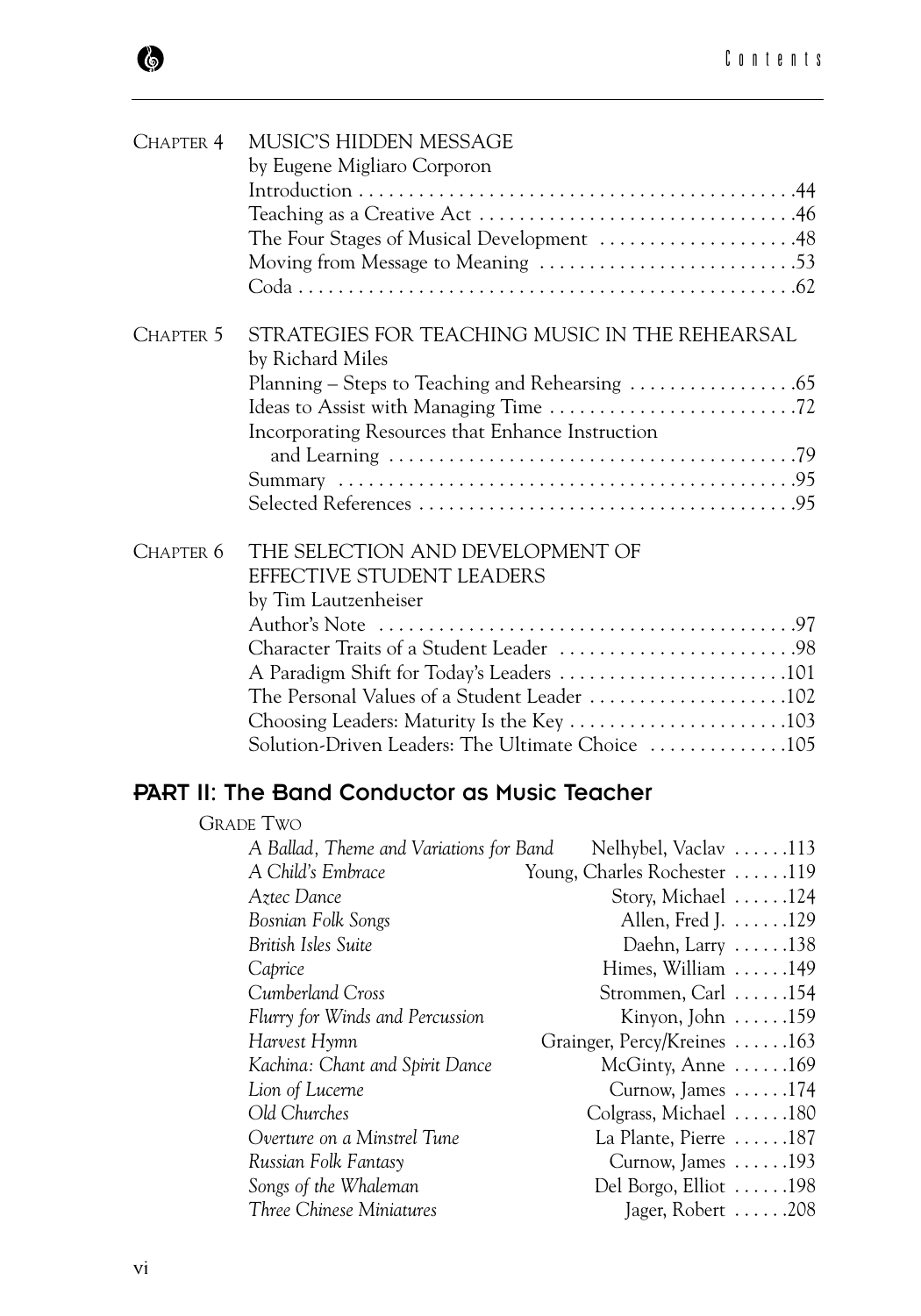## Teaching Music through Performance in Band: Volume 4

| Toledo                                                           | Carlson, Bruce $\dots$ . 222                     |
|------------------------------------------------------------------|--------------------------------------------------|
| Tricycle                                                         | Boysen, Andrew, Jr. 233                          |
| Two Hebrew Folk Songs                                            | Arr. Ward, Norman 238                            |
| (Songs for Chanukah)                                             |                                                  |
| Variation Overture                                               | Williams, Clifton $\dots$ .243                   |
| <b>GRADE THREE</b>                                               |                                                  |
| Angel Band                                                       | Hartley, Walter S. $\dots$ 253                   |
| Black Canyon of the Gunnison                                     | Erickson, Frank 267                              |
| Bouquets                                                         | Mailman, Martin 272                              |
| Candide Suite                                                    | Bernstein, Leonard/Grundman 281                  |
| Concord                                                          | Grundman, Clare 293                              |
| Crystals                                                         | Duffy, Thomas C. $\dots$ .301                    |
| Giles Farnaby Suite                                              | Trans. Jacob, Gordon 316                         |
| If Thou Be Near                                                  | Bach, Johann Sebastian/Reed 324                  |
| In the Forest of the King                                        | La Plante, Pierre 330                            |
| Military Symphony in F                                           | Gossec, Francois Joseph/                         |
|                                                                  | Goldman and Leist 336                            |
| On a Southern Hymnsong                                           | Holsinger, David R. 344                          |
| Portraits                                                        | Colonna, Jim $\ldots$ .353                       |
| Prairie Songs                                                    | La Plante, Pierre $\ldots \ldots$ 359            |
| Prelude in the Dorian Mode                                       | de Cabézon, Antonio                              |
|                                                                  | / Brion and Brand $\dots \dots 365$              |
|                                                                  |                                                  |
| Salvation Is Created                                             |                                                  |
| Serenade                                                         | Tschesnokoff, Pavel/Houseknecht 370              |
| Shenandoah                                                       | Bourgeois, Derek 375                             |
| Sussex Mummers Christmas Carol                                   | Ticheli, Frank 380                               |
|                                                                  | Grainger, Percy/Goldman 388                      |
| Ukrainian Folksongs                                              | Stevens, Halsey/Schaefer 392                     |
| Walls of Zion                                                    | Danner, Greg 402                                 |
| <b>GRADE FOUR</b>                                                |                                                  |
| A Festival Prelude                                               | Reed, Alfred 413                                 |
| A Moorside Suite                                                 | Holst, Gustav/Wright 421                         |
| After a Gentle Rain                                              | Iannaccone, Anthony 432                          |
| American Overture for Band                                       | Jenkins, Joseph Willcox 438                      |
| An American Elegy                                                | Ticheli, Frank 444                               |
| Be Thou My Vision                                                | Gillingham, David 450                            |
| <b>Blue Lake Overture</b>                                        | Chance, John Barnes 455                          |
| Elsa's Procession to the Cathedral                               | Wagner, Richard/Cailliet 462                     |
| Epinicion                                                        | Paulson, John $\ldots$ 470                       |
| Five Miniatures                                                  | Turina, Joaquin 474                              |
| Folk Dances                                                      | Shostakovich, Dmitri/Vakhutinskii 482            |
| Handel in the Strand                                             | Grainger, Percy 487                              |
| Lullaby for Kirsten<br>Morning Alleluias for the Winter Solstice | Bassett, Leslie 498<br>Nelson, Ron $\ldots$ .502 |

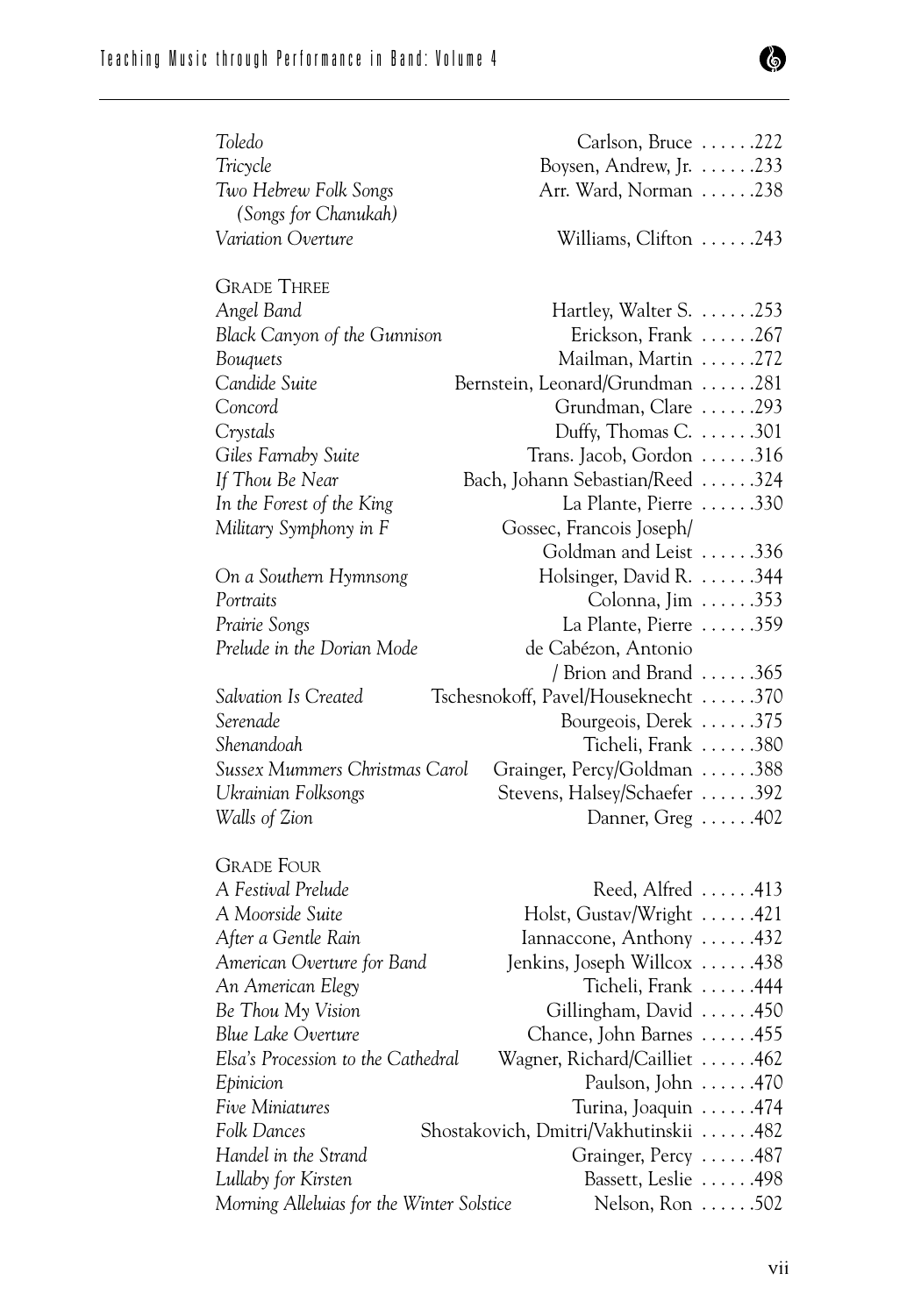| Pastorale Nocturne                        | Yurko, Bruce $\dots$ .520                    |  |  |  |
|-------------------------------------------|----------------------------------------------|--|--|--|
| Puszta                                    | Van der Roost, Jan 527                       |  |  |  |
| Serenade for Band                         | Persichetti, Vincent 543                     |  |  |  |
| Slava!                                    | Bernstein, Leonard 551                       |  |  |  |
| Songs Without Words                       | Welcher, Dan $\ldots \ldots$ .555            |  |  |  |
| Symphonic Dance No. 3 ("Fiesta")          | Williams, Clifton 566                        |  |  |  |
| <b>GRADE FIVE</b>                         |                                              |  |  |  |
| Aegean Festival Overture                  | Makris, Andreas 575                          |  |  |  |
| Bacchanale                                | Rudin, Rolf  583                             |  |  |  |
| Bugs                                      | Cichy, Roger $\dots$ .590                    |  |  |  |
| Danceries                                 | Hesketh, Kenneth 603                         |  |  |  |
| Dies Natalis                              | Hanson, Howard 623                           |  |  |  |
| Divertimento                              | Hearshen, Ira 628                            |  |  |  |
| Fanfare and Allegro                       | Williams, Clifton $\ldots \ldots$ .636       |  |  |  |
| French Impressions                        | Woolfenden, Guy 644                          |  |  |  |
| Gloriosa                                  | Ito, Yasuhide 656                            |  |  |  |
| Music for a Festival                      | Jacob, Gordon 664                            |  |  |  |
| Pastime                                   | Stamp, Jack $\dots$ .670                     |  |  |  |
| Santa Fe Saga                             | Gould, Morton 673                            |  |  |  |
| Southern Harmony                          | Grantham, Donald 680                         |  |  |  |
| Southwestern Sketches                     | Adler, Samuel 694                            |  |  |  |
| The Final Covenant                        | Tull, Fisher 704                             |  |  |  |
| The Red Pony: Film Suite for Band         | Copland, Aaron 711                           |  |  |  |
| The Sword and the Crown                   | Gregson, Edward 715                          |  |  |  |
| Variations on a Theme by Robert Schumann  | Jager, Robert 725                            |  |  |  |
| Vesuvius                                  | Ticheli, Frank $\ldots \ldots$ . 733         |  |  |  |
| Yiddish Dances                            | Gorb, Adam 740                               |  |  |  |
| <b>GRADE SIX</b>                          |                                              |  |  |  |
| American Games                            | Maw, Nicholas 749                            |  |  |  |
| Canvas                                    | Walker, George Theophilus, Jr. $\dots$ . 755 |  |  |  |
| Ceremonial                                | Rands, Bernard 764                           |  |  |  |
| Dream Sequence, Op. 224                   | Krenek, Ernst 772                            |  |  |  |
| Et exspecto resurrectionem                | Messiaen, Olivier 781                        |  |  |  |
| <b>Fascinating Ribbons</b>                | Tower, Joan $\ldots$ . 799                   |  |  |  |
| J'ai été au bal                           | Grantham, Donald 803                         |  |  |  |
| Les Couleurs Fauves                       | Husa, Karel 813                              |  |  |  |
| Masquerade Variations on a Theme          |                                              |  |  |  |
| of Sergei Prokofiev                       | Gryc, Stephen Michael 824                    |  |  |  |
| Mosaic                                    | Tippett, Michael 840                         |  |  |  |
| Myaku                                     | Dzubay, David $\ldots \ldots$ .854           |  |  |  |
| Propagula                                 | Linn, Robert $\ldots$ .862                   |  |  |  |
| "Red Cape Tango" from Metropolis Symphony |                                              |  |  |  |
|                                           | Daugherty, Michael/ Spede 870                |  |  |  |